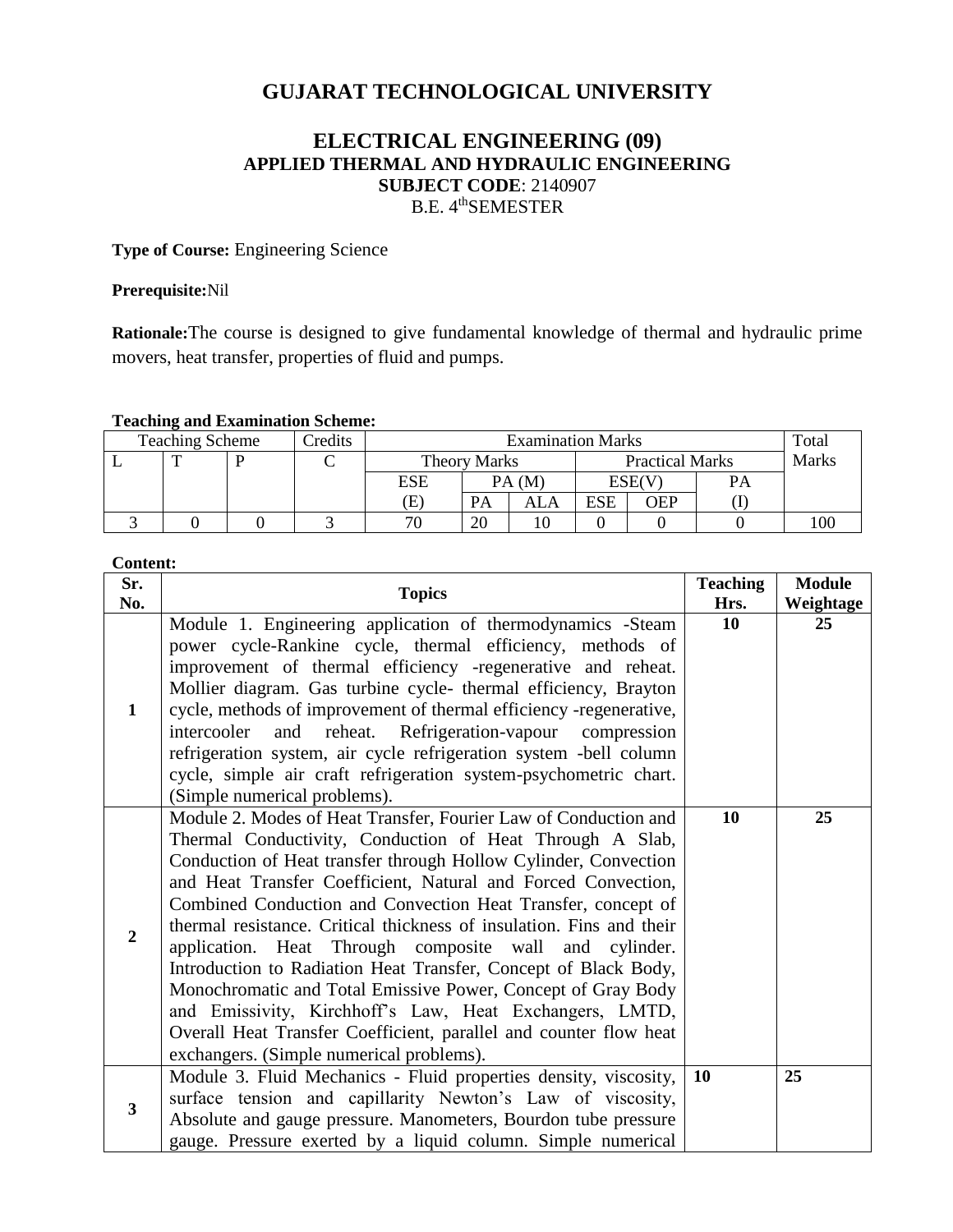|                  | problems. Fluid dynamics Continuity equation, one dimensional<br>flow along a streamline - Euler's momentum equation, Bernoulli's<br>equation. Flow measuring instruments-Venturimeter, orifice meter,<br>nozzle meter, notches and weirs, Pitot tubes (simple numerical<br>problems).                                                                                                                                                                                                                                                                                                                                                                                                                                                                                                                                                                                                                                                                                                                                                                      |    |
|------------------|-------------------------------------------------------------------------------------------------------------------------------------------------------------------------------------------------------------------------------------------------------------------------------------------------------------------------------------------------------------------------------------------------------------------------------------------------------------------------------------------------------------------------------------------------------------------------------------------------------------------------------------------------------------------------------------------------------------------------------------------------------------------------------------------------------------------------------------------------------------------------------------------------------------------------------------------------------------------------------------------------------------------------------------------------------------|----|
| $\boldsymbol{4}$ | Module4. Main Parts of a Centrifugal Pump, Work Done by the   12<br>Centrifugal Pump (or by Impeller) on Water, Definitions of Heads<br>arid Efficiencies of a Centrifugal Pump, velocity diagram,<br>Multistage Centrifugal Pumps, Specific Speed of a Centrifugal<br>Pump, Priming of a Centrifugal Pump, Characteristic Curves of<br>Centrifugal Pumps, Cavitation, Maximum Suction Lift (or Suction<br>Height), Net Positive Suction Head (NPSH): Positive displacement<br>pumps- Reciprocating pumps: main parts, discharge work done and<br>power required to drive a slip in a reciprocating pump<br>simple(simple problems only), Turbines: Definitions of Heads and<br>Efficiencies of a Turbine, Classification of Hydraulic Turbines,<br>Pelton Wheel: main parts, Velocity Triangles and Work Done for<br>Pelton Wheel, Radial Flow Reaction Turbines-Francis turbine:<br>main parts, Velocity Triangles and Work Done by water on runner,<br>Degree of Reactions, draft tube, specific speed, Characteristic<br>Curves (simple problems only). | 25 |

# **Suggested Specification table with Marks (Theory):**

| Remembrance    | <b>Understanding</b> | Application    | Analyze        | Evaluate |
|----------------|----------------------|----------------|----------------|----------|
| <b>R</b> Level | <b>U</b> Level       | <b>A</b> Level | <b>N</b> Level | E Level  |
|                |                      | 16             | 10             |          |

# **Legends: R: Remembrance; U: Understanding; A: Application and above Levels (Revised Bloom's Taxonomy)**

**NOTE:** This specification table shall be treated as a general guideline for students and teachers. The actualdistribution of marks in the question paper may vary slightly from above table

# **Reference Books:**

- 1. D. S. Kumar, Fluid Mechanics and Fluid Power Engineering, S.K.Kartha and sons.
- 2. R. K. Bansal, Fluid Mechanics and Hydraulic machine, Laxmi Publications.
- 3. P. K. Nag, Power Plant Engineering, Tata McGraw Hill
- 4. Holman. J.P, Heat Transfer, McGraw Hill Publishing Co. Ltd.
- 5. D. S. Kumar, Heat and Mass Transfer, S K Kataria& Sons

# **Course Outcomes:**

After learning the course the students should be able to:

Comprehend the concepts of Heat transfer, Fluid mechanics, engineering thermodynamics and Hydraulic machines (Hydraulic pump & Hydraulic Turbine) Correlate the fundamentals of Heat transfer, Fluid mechanics, Thermodynamics and Hydraulic engineering with various mechanical system.

Understand various thermodynamic cycle, working of various mechanical equipments and use of various charts used in Thermal science.